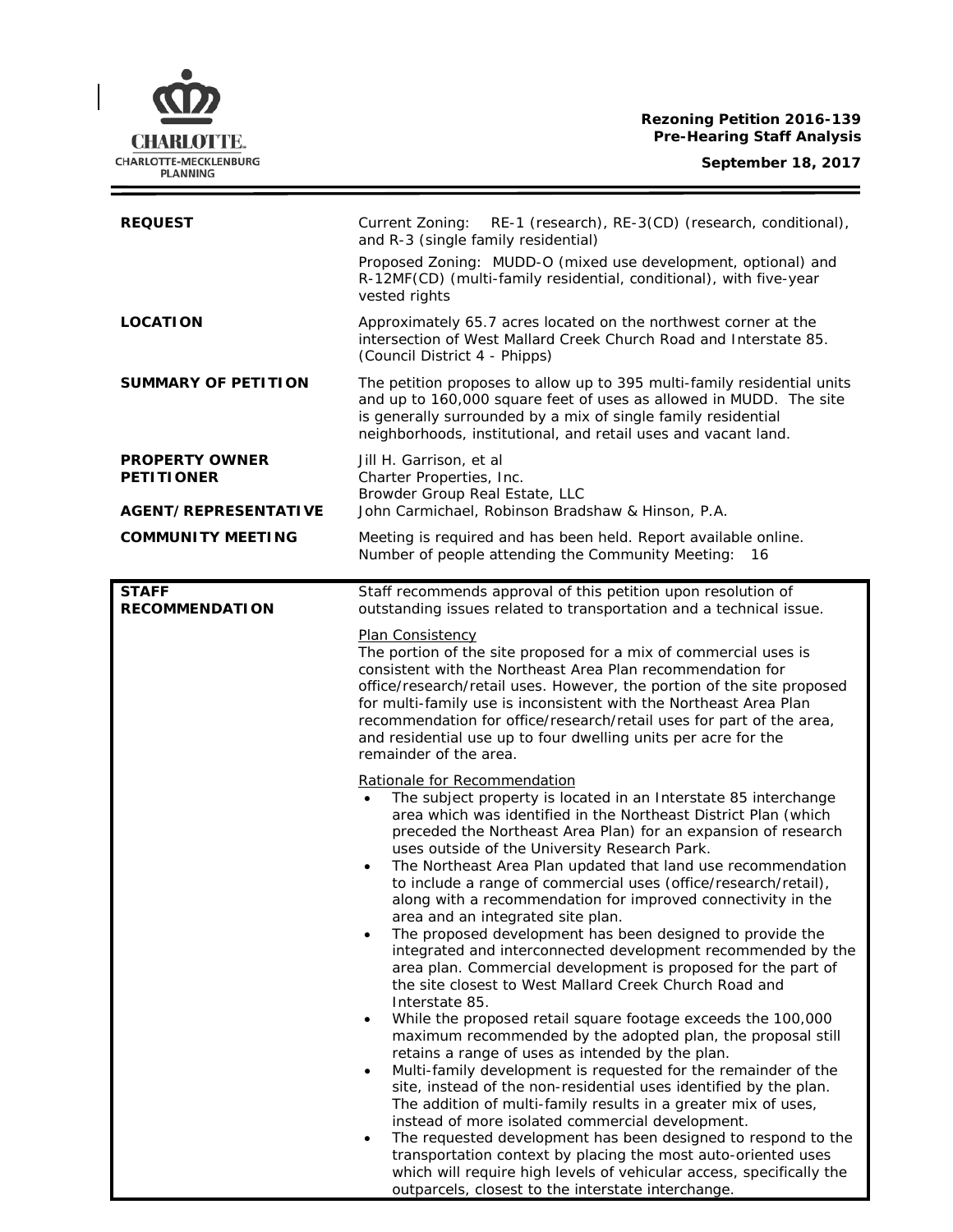| Park. |
|-------|
|-------|

### **PLANNING STAFF REVIEW**

### • **Background**

The original application for petition 2016-139 was filed on August 22, 2016, requesting up to 160,000 square feet of non-residential uses and 395 multi-family dwelling units. The petition was deferred from public hearing several times due to design and transportation issues.

A public hearing was held for rezoning petition 2016-139 at the May 15, 2017 City Council rezoning meeting. At that time the request was to allow up to 395 multi-family residential units, up to 45,000 square feet of uses as allowed in MUDD, and an eating/drinking/entertainment (Type 1 and/or Type 2) with golf-related outdoor entertainment uses. At the hearing, nearby residents and property owners opposed the petition and expressed concerns about the proposed uses and intensity, site design, infrastructure capacity, school overcrowding, increased traffic congestion, inconsistency with the adopted policy plan, and the actual boundaries of a cemetery abutting the parcel to the west. The University City Partners expressed support for the petition and how it would promote revitalization and growth in the Research Park as per the adopted policy plan, provide a good mix of uses, and provide significant transportation and connectivity improvements.

The petition moved forward to the May 30, 2017 Zoning Committee Work Session. At that meeting the Committee voted 7-0 to recommend approval of the request subject to the modifications.

The petitioner subsequently removed the eating/drinking/entertainment establishment with golf-related outdoor entertainment uses (Area B) from the rezoning request. The petitioner requested deferral of City Council's decision from July 17, 2017 to October 16, 2017, and a new public hearing before City Council on September 18, 2017.

## • **Proposed Request Details**

The site plan accompanying this petition contains the following provisions:

- Allow a mix of uses in four development areas (Areas A, B, C, and D).
- Area A consists of 33.35 acres located at the northern part of the site, and is proposed to be rezoned to R-12MF(CD) (multi-family residential, conditional).
- Areas B, C and D contain approximately 32.35 acres located in the southern portion of the site and are proposed to be rezoned to MUDD-O (mixed use development, optional).

## Area A

- Up to 395 multi-family residential dwelling units along with accessory uses that may include a leasing and management office and amenities such as a fitness center, clubhouse, swimming pool, dog park, playground, pocket park and outdoor grilling and gathering areas.
- Establishes a minimum setback of 30 feet from future right-of-way line along Galloway Road.
- Establishes a "no build line" at the northeast corner of Development A to accommodate the
- extension of Galloway Road via a future bridge across Interstate 85.
- Commits to the following architectural standards:
	- Maximum building height of 48 feet or three stories.
	- Minimum 20% brick, natural stone (or synthetic equivalent), stucco or other material for any principal and accessory building abutting a network required public or private street.
	- Prohibits use of vinyl siding (except vinyl hand rails, windows, soffits, doors or door trim) and concrete masonry units not architecturally finished.
	- Places buildings to present a front or side façade to all network required streets.
	- Requires buildings to front a minimum of 50% of the total required street frontage.
	- Prohibits placement of parking lots between streets and buildings.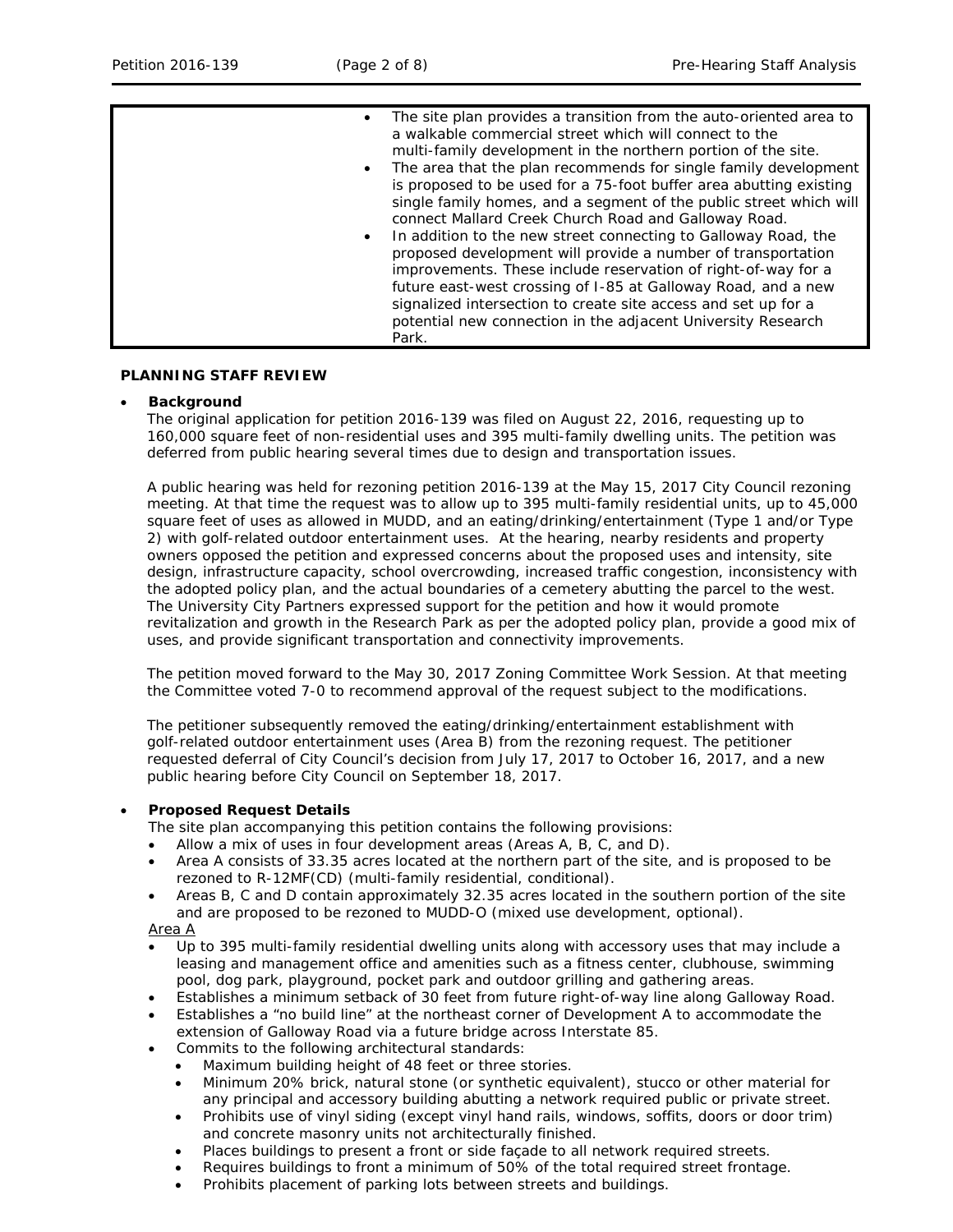• Requires buildings exceeding 120 feet in length to include modulations of the building massing/façade plane (such as recesses, projections, and architectural details).

Areas B and C

- Proposes up to 160,000 square feet on Areas B, C, and D combined.
- Allows the following uses on Areas B and C:
	- Eating, drinking and entertainment establishments (Type 1), and eating, drinking and entertainment establishments (Type 2) subject to the applicable regulations of Section 12.546 of the Ordinance;
	- Breweries, subject to the regulations of Section 12.544 of the Ordinance;
	- Hotels;
	- Indoor recreation;
	- Pet services indoor:
	- Professional business and general offices such as banks, clinics, medical, dental and doctor's offices, veterinary clinics, government, post offices, optician's offices and similar uses;
	- Retail sales and shopping center;
	- Services, including, without limitation, beauty shops and barbershops, spas and fitness centers; and
	- Studios for artists, designers, photographers, musicians, sculptors, gymnasts, potters, wood and leather craftsmen, glass blowers, weavers, silversmiths, and designers of ornamental and precious jewelry.
- Uses located on Development Area B or Development Area C may not have drive-in and drive-through service lanes/windows as an accessory use.
- A convenience store with or without gasoline sales may not be located on Development Area B or Development Area C.
- An automotive service station may not be located on Development Area B or Development Area  $\mathcal{C}$
- Allows a maximum of 110 hotel rooms to be developed on Development Area B and Development Area C combined.
- In the event that a hotel is located on Development Area B or Development Area C, a total maximum of 142,000 square feet of gross floor area devoted to the uses described above (excluding a hotel and its accessory uses) may be developed on Development Area B, Development Area C and Development Area D combined.
- Proposes a maximum building height of 80 feet in Area B and 60 feet in Area C.
- Proposes the following optional provisions for Area B:
	- Allow parking, vehicular circulation and vehicular maneuvering space to be located between the building and structures located on Development Area B and the required setbacks from the adjacent public and private streets.
- Proposes the following optional provisions for Area C:
	- Allow a minimum five-foot wide sidewalk located back of curb (without a planting strip) to be located along the western or northern edge of the Connector Road adjacent and in proximity to the cemetery as generally depicted on the Rezoning Plan to avoid any conflicts with the cemetery.
	- Allow installation of an eight-foot planting strip and a five-foot sidewalk along the western side of the Connector Road generally from the southern edge of the cemetery to West Mallard Creek Church Road as generally depicted on the Rezoning Plan.
- Commits to the following architectural standards for Area C:
	- Allows a maximum height of any building located on Development Area C to be 40 feet. Notwithstanding the foregoing, the maximum height of that building located on Development Area C that is designated as Building 1 on the Rezoning Plan shall be 60 feet.
	- Places buildings so as to present a front or side facade to all streets.
	- Facades fronting streets shall include a combination of windows and operable doors for a minimum of 60% of each frontage elevation with transparent glass between two feet and 10 feet on the first floor.
	- Incorporates a minimum of 30% masonry materials such as brick or stone on facades of the first/ground floor of the buildings along streets.
	- Provides a direct pedestrian connection between street facing doors and corner entrance features to sidewalks on adjacent streets.
	- Prohibits building elevations from having expanses of blank walls greater than 20 feet in all directions and architectural features.
	- Designs building elevations with vertical bays or articulated architectural features which shall include a combination of at least three of the following: a combination of exterior wall offsets (projections and recesses), columns, pilasters, change in materials or colors, awnings, arcades or other architectural elements.
	- Prohibits surface parking and vehicular maneuvering and circulation areas from being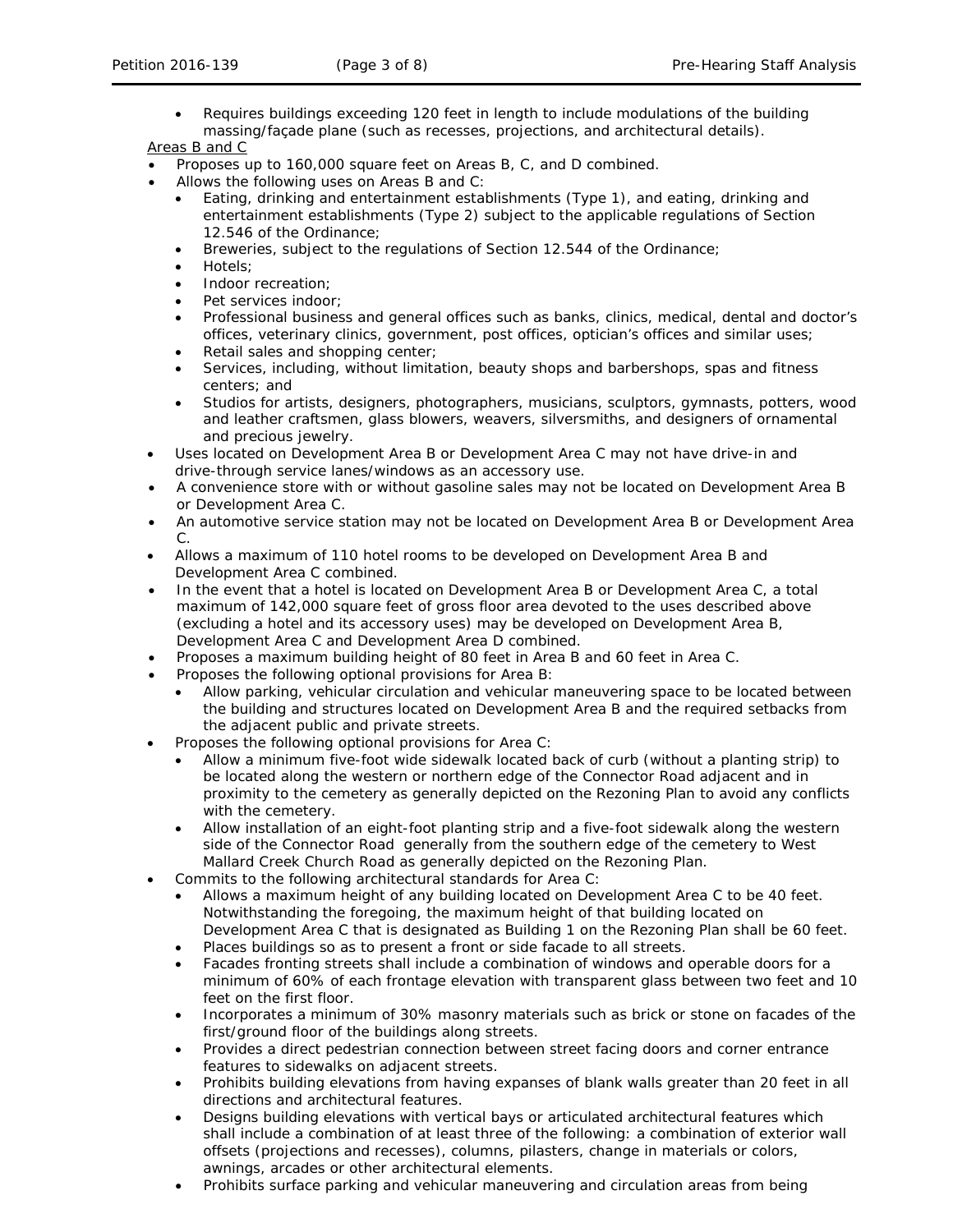located between the buildings located on Development Area C and the Connector Road.

Area D

- Allows a maximum building height of 40 feet on Area D.
- Consists of three outparcels with frontage along West Mallard Creek Church Road (Outparcels 1, 2, and 3). Outparcel 1 may be subdivided into two outparcels.
	- Proposes the following uses as permitted in MUDD (mixed use development):
	- Eating/drinking/entertainment establishments (Types 1 and 2);
	- Breweries;
	- A convenience store with or without gasoline sales (maximum one);
	- An automotive service station (maximum one);
	- Professional business and general offices, such as banks, clinics, medical, dental and doctor's offices, veterinary clinics, government, post offices, optician's offices and similar uses;
	- Retail sales:
	- Services, including, without limitation, beauty shops and barbershops, spas and fitness centers;
	- Studios for artists, designers, photographers, musicians, sculptors, gymnasts, potters, wood and leather craftsmen, glass blowers, weavers, silversmiths, and designers of ornamental and precious jewelry;
	- Drive-in and drive-through service lanes/windows as an accessory use.
	- In the event that a convenience store with or without gasoline sales is located on Development Area D, a maximum of 2 uses located on Development Area D may have accessory drive-in and drive-through service lanes/windows.
	- In the event that a convenience store with or without gasoline sales is not located on Development Area D, a maximum of 3 uses located on Development Area D may have accessory drive-in and drive-through service lanes/windows.
	- Any drive-in and drive-through service lanes/windows located on Outparcel 2 shall be located on the facade of the building that faces Interstate 85.
	- A building edge proximity line is depicted on the northern portion of Outparcel 1. Neither a drive aisle nor vehicular parking shall be permitted between the building edge proximity line and the adjacent Connector Road (as defined below) and roundabout.
	- A building edge proximity line is depicted on the northern portion of Outparcel 2. A drive aisle and vehicular parking shall be permitted between the building edge proximity line and the roundabout.
- Proposes the following optional provisions for Development Area D:
	- Allow drive-in and drive-through service lanes/windows as an accessory use.
		- Allow vehicular parking, circulation and maneuvering area to be located between buildings and public and private streets.
		- Allow uses on Outparcel 1 to have a ground mounted monument sign with up to 60 square feet of sign are and up to six feet in height.
	- Allow uses on Outparcels 2 and 3 each to have a ground mounted monument sign with up to 36 square feet of sign area and up to five feet in height.
	- Allow wall signs on each building located on Development Area D to have up to 200 square feet of sign surface area per wall or 10% of the wall area to which they are attached, whichever is less.
- Commits to the following transportation improvements:
	- Dedication and conveyance of 40 feet of right-of-way from existing centerline of Galloway Road, transitioning from 40 feet to 36 feet from existing centerline of Galloway Road as depicting on the rezoning plan.
	- Provision of a new public street with on-street parking within the site providing vehicular connection from West Mallard Creek Road to Galloway Road.
	- Reserves future right-of-way for a potential new public street to be constructed by others that may ultimately connect to Creekmere Lane.
	- At the intersection of West Mallard Creek Church Road and the I-85 Southbound Ramps:
		- A minimum 550 foot right-turn lane on the southbound Interstate 85 off-ramp; and
		- A minimum 500 foot receiving lane on the southbound Interstate 85 on-ramp.
	- Intersection of West Mallard Creek Church Road and Site Access #2:
		- A westbound 300-foot channelized right-turn lane on West Mallard Creek Church Road at its intersection with Site Access #2.
	- Intersection of West Mallard Creek Church Road and Site Access # 1/Legranger Road:
		- An eastbound right-turn lane on West Mallard Creek Church Road at its intersection with Legranger Road with 100 feet of storage.
		- Two eastbound left-turn lanes on West Mallard Creek Church Road at its intersection with Site Access #1, each with 150 feet of storage. The southernmost turn lane is an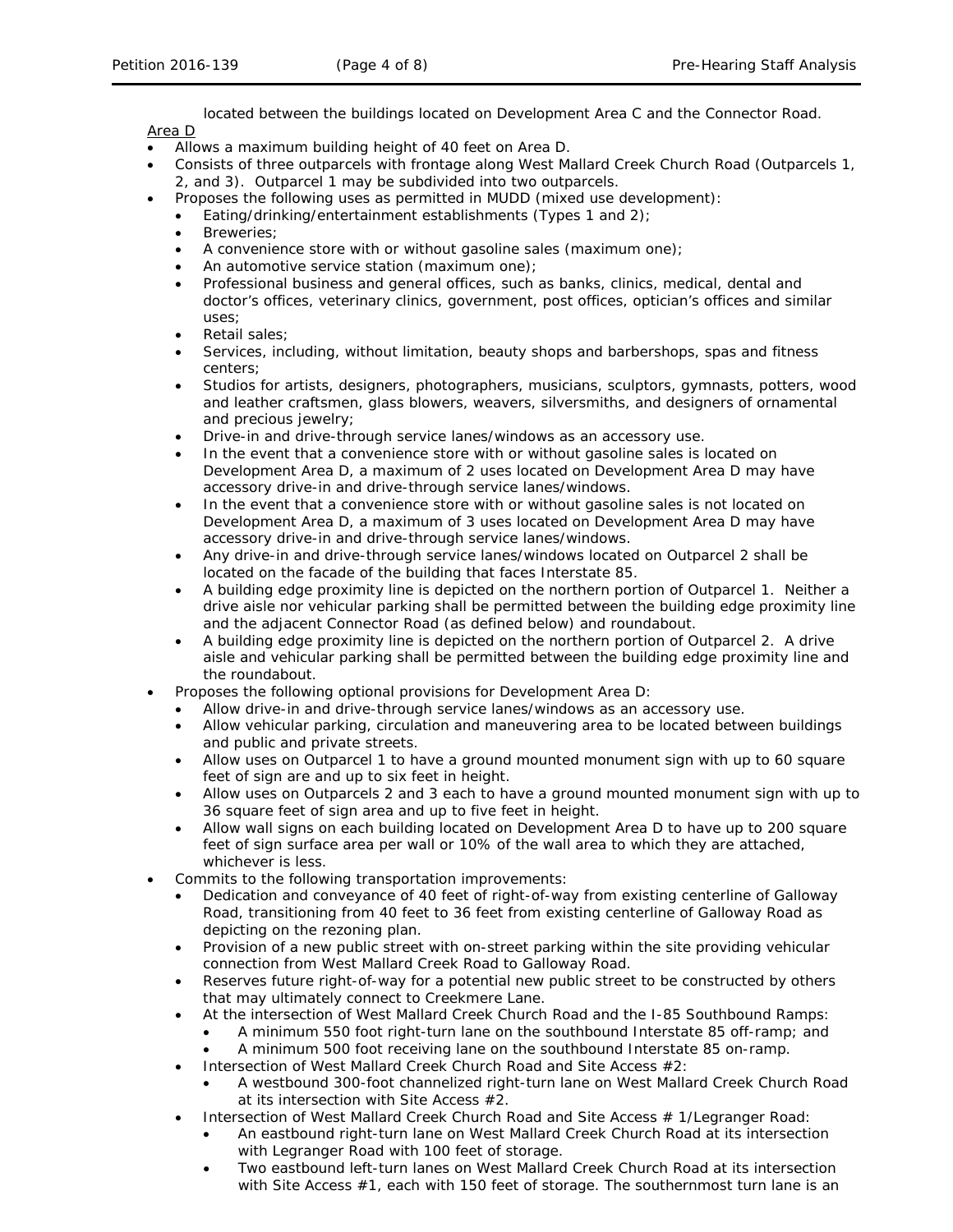existing lane and it shall be re-striped to provide the required storage.

- A westbound right-turn lane on West Mallard Creek Church Road at its intersection with Site Access #1 with 125 feet of storage.
- Two westbound left-turn lanes on West Mallard Creek Church Road at its intersection with Legranger Road. The southernmost left-turn lane shall have a minimum of 200 feet of storage and the northernmost left-turn lane shall have a minimum of 600 feet of storage. The northernmost left-turn lane is an existing lane and this left-turn lane shall be re-striped to provide the required 600 feet of storage.
- Two channelized right-turn lanes on northbound Legranger Road at its intersection with West Mallard Creek Church Road each with 525 feet of storage.
- A left-turn lane on northbound Legranger Road at its intersection with West Mallard Creek Church Road with 150 feet of storage.
- A six-lane cross section on the southbound connector road at its intersection with West Mallard Creek Church Road (at Site Access #1) as follows and as depicted on the Rezoning Plan:
	- Two ingress lanes;
	- A right-turn lane with 350 feet of storage;
	- A single through lane; and
	- Dual left-turn lanes, each with 625 feet of storage.
- Construction of the realignment of Legranger Road at the intersection of Legranger Road and West Mallard Creek Church Road as generally depicted on the Rezoning Plan.
- Intersection of Mallard Creek Road and Galloway Drive:
	- On northbound Mallard Creek Road at its intersection with Galloway Drive, re-striping of the existing right-turn lane to a through–right turn lane.
	- Subject to the approval of NCDOT, CDOT, and any other governmental agencies and the availability of existing right-of-way to accommodate such improvement, construction of a drop-right turn lane with a width of 10 feet on northbound Mallard Creek Road from the intersection of Mallard Creek Road and Galloway Road to the intersection of Mallard Creek Road and Lexington Approach Drive.
	- The traffic signal shall be modified to provide a left-turn arrow (i.e., flashing yellow) for the southbound approach on Mallard Creek Road.
- Intersection of Galloway Drive and Site Access  $#3$ :
	- A two lane cross section on the northbound connector road, with one ingress lane and one egress lane. The egress lane shall be a full movement lane.
	- A minimum 100-foot internal protected stem.
	- A westbound left-turn lane on Galloway Road at its intersection with Site Access #3 with 150 feet of storage when requested by CDOT.
	- Proposes a future vehicular connection to Mallard Creek Presbyterian Church parking lot.
- Subject to approval of NCDOT, CDOT, and any other governmental agencies and the availability of existing right-of-way to accommodate such improvement, commits to constructing a waiting pad for a new bus stop on West Mallard Creek Church Road.
- Installs a minimum eight-foot wide planting strip and a minimum six-foot wide sidewalk along the Site's frontage on Galloway Road.
- Installs a six-foot sidewalk and eight-foot planting strip on the south side of Galloway Road to be extended to Garrison Road.
- Installs an eight-foot wide planting strip and a 12-foot wide multi-use path along the Site's frontage on West Mallard Creek Church Road.
- Installs a 10-foot multi-use path adjacent to the new public street extending from Galloway Road to West Mallard Creek Church Road.
- Pedestrian connections between proposed residential development and non-residential uses.
- Proposes a 75-foot wide "Class B" buffer (reduced to 56.25 feet with wood fence) along portion of west property line abutting parcel developed with a religious institution.
- Proposes a 75-foot wide buffer along remaining portion of west property line abutting properties zoned R-3 (single family residential) and developed with single family homes.
- Provides 35-foot evergreen and deciduous tree screening between proposed retail and multi-family uses.
- Commits to the following with respect to the portion of an existing cemetery on the site:
	- Establishes the boundaries of the cemetery on the site and depicts on the site plan.
	- Preserves existing cemetery on the site.
	- Prior to the commencement of any construction activities on the Site, petitioner commits to installing a temporary construction barrier around those portions of the perimeter of the cemetery that are located on the Site to ensure that the construction activities do not encroach into the cemetery. The temporary construction barrier will remain in place until such time that the construction of the Connector Road and the vehicular connection from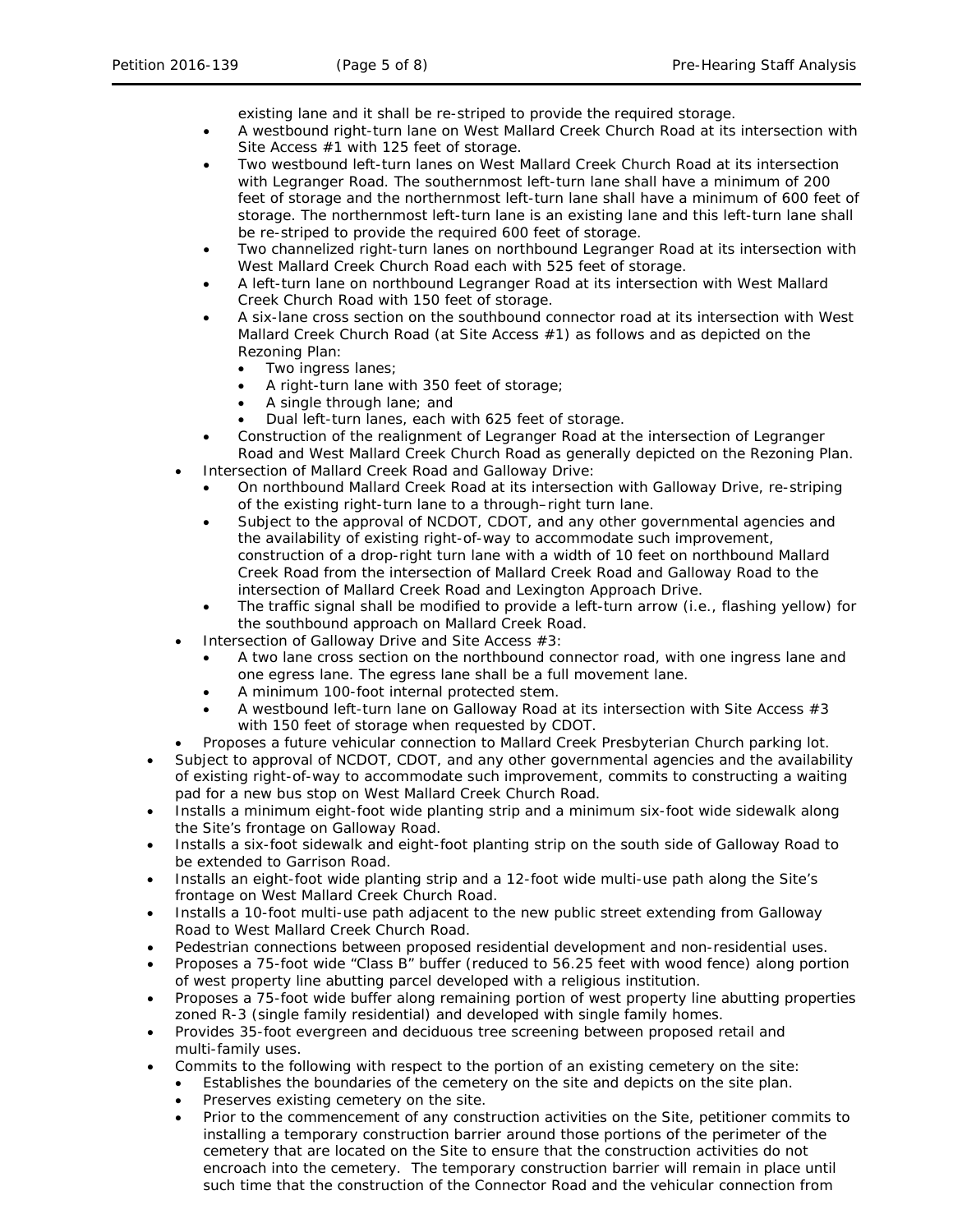the Connector Road to the Mallard Creek Presbyterian Church parking lot are completed.

- Prior to the issuance of a certificate of occupancy for the first building to be constructed on the Site, petitioner commits to donating the sum of \$10,000 to either Mallard Creek Presbyterian Church or to a non-profit organization that is involved with the preservation of cemeteries. The \$10,000 payment may be used by the receiving entity to secure the cemetery, memorialize the cemetery through signage or other means, provide educational opportunities relating to the cemetery and/or other matters that will benefit the cemetery.
- Identifies 50-foot SWIM (Surface Water Improvement Management) buffer, and 50-foot and 100-foot undisturbed PCSO (Post Construction Stormwater Ordinance) buffers.
- Identifies jurisdictional wetlands on site.
- Proposes BMP (best management practices) areas and tree save areas.
- Limits maximum height of lighting on Area A to 21 feet.
- Limits maximum height of lighting on Area B, Area C, or Area D to 31 feet.

# • **Existing Zoning and Land Use**

- The site is predominantly undeveloped/vacant with a few residential homes along Galloway Road, bounded by Interstate 85 to the east, and surrounded by residential, institutional, retail, and vacant acreage.
- The acreage zoned RE-1 and RE-3(CD) were rezoned from R-3 (single family residential) to RE-1 (research) and RE-3 (research) via petition 1995-046(c) (County jurisdiction).
- The portion zoned RE-3(CD) (research, conditional) was rezoned via petition 2000-031, which established City of Charlotte zoning jurisdiction in the recently adopted City Extraterritorial Jurisdiction (ETJ) area utilizing the current RE-3 zoning classification under the County's jurisdiction and converting it to the City's RE-3 conditional district zoning classification.
- The remainder of the acreage is zoned R-3 (single family residential).
- North of the site are single family neighborhoods and vacant land zoned R-3 (single family residential).
- To the east, across Interstate 85, are single family attached and detached homes, multi-family residential units, and undeveloped and vacant acreage zoned R-3 (single family residential), R-8MF(CD) (multi-family residential, conditional), R-12MF(CD) (multi-family residential, conditional), RE-3 (research), RE-3(CD) (research, conditional), O-1(CD) (office, conditional), and B-1(CD) (neighborhood business, conditional).
- South are vacant land, a City of Charlotte water tower, a Duke Energy substation, and apartments on properties zoned R-4 (single family residential), RE-3(O) (research, optional), and BD(CD) (distributive business, conditional).
- West are single family homes, a religious facility, vacant land and retail uses zoned R-3 (single family residential), MX-1(Innov) (mixed use district, innovative), R-12MF(CD) (multi-family residential, conditional), and MUDD-O (mixed use development, optional).
- See "Rezoning Map" for existing zoning in the area.

## • **Rezoning History in Area**

- Petition 2016-115 was an RE-3(O) SPA (research, optional, site plan amendment) for approximately 37.54 acres located on the south side of West Mallard Creek Church Road between Senator Royall Drive and Claude Freeman Drive. The approval modified the development standards for a portion of an approved project, to allow up to 300 multi-family dwelling units; 75,000 square feet of retail, motion picture theater, and eating/drinking/ entertainment establishments; and a 200-room hotel.
- Petition 2016-010 rezoned approximately 4.3 acres located on the southeast corner at the intersection of West Mallard Creek Church Road and Legranger Road from R-4 (single family residential) to BD(CD) (distributive business, conditional) to allow the development of a climate controlled self-storage facility and accessory management office.

## • **Public Plans and Policies**

- The adopted future land use for the majority of the site is research/office/retail as per the *Northeast Area Plan* (adopted 2000). The plan recommends a mixture of uses with retail not to exceed 100,000 square feet and an integrated site plan that addresses connectivity issues.
- The long parcel to the west adjacent to single family homes south of Galloway Road is recommended for residential use up to four dwelling units per acre, per the *Northeast Area Plan*.

# • **TRANSPORTATION CONSIDERATIONS**

This site is located in the northwest quadrant of an interchange for I-85 and a major thoroughfare. The current site plan commits to several transportation improvements to provide site access as well as enhance the existing and future transportation system including, constructing a new street through the site that creates a new connection between a thoroughfare and a collector; realigning, widening, and signalizing an existing intersection to create site access and set up for a potential new connection in the adjacent University Research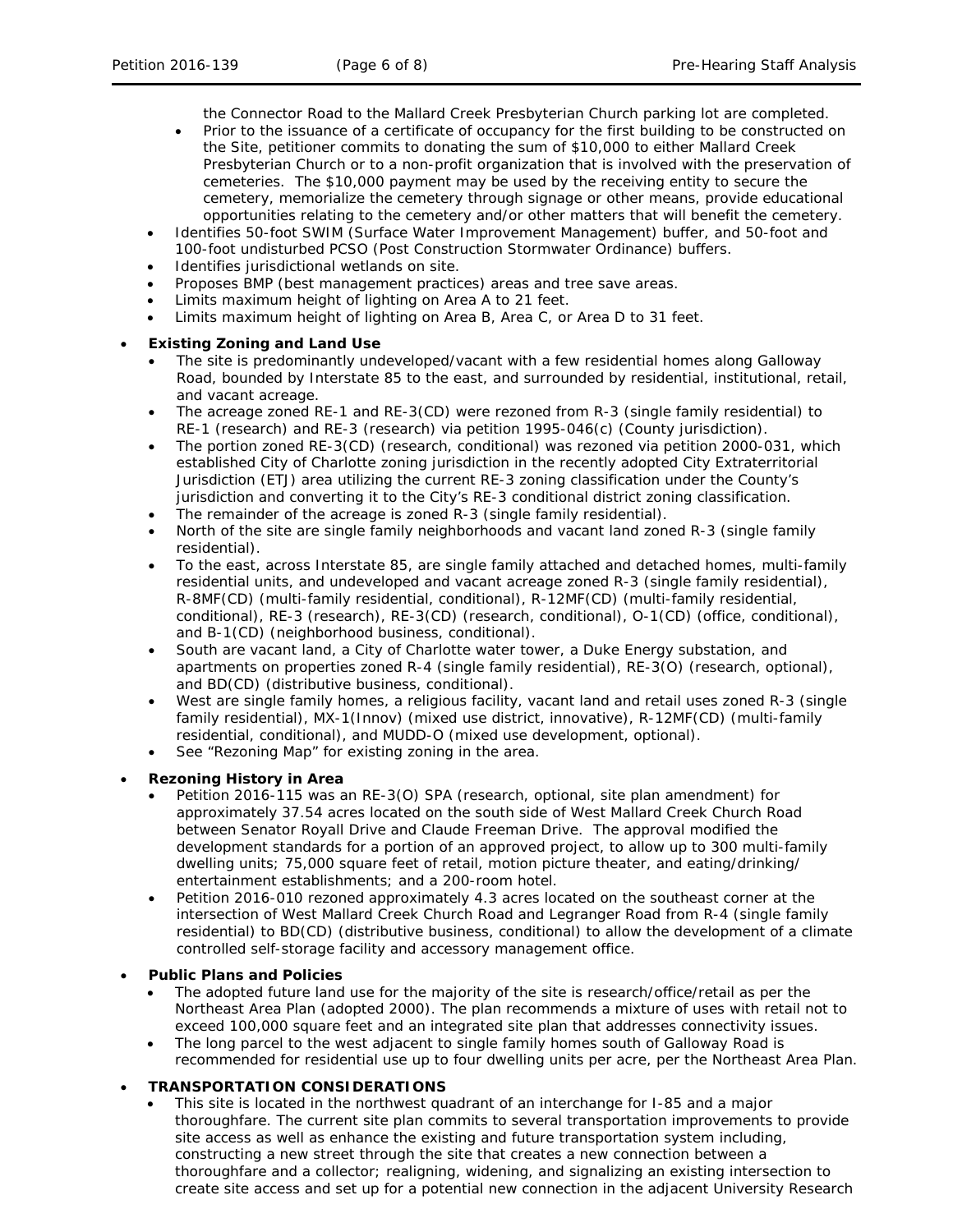Park; offsite widening at the I-85 southbound on- and off-ramps and the Mallard Creek and Galloway intersection; reservation for a future east-west street connection; construction of the Galloway extension; site design to accommodate a future overcrossing of Galloway at I-85; and correcting an existing offsite condition with a minor intersection modification.

- Please note, NCDOT has indicated that the right in from West Mallard Creek Church Road (Access #2) needs to have one lane free flow into the site and not a left-turn ingress lane from the north-south continuous street so there's no confusion that the opposing left-turn lane can only turn left and cannot go straight.
- See Outstanding Issues, Notes 1 and 2.
- **Vehicle Trip Generation:**
	- Current Zoning:
		- Existing Use: 30 trips per day (based on three dwellings/vacant).
		- Entitlement: 7,170 trips per day (based on 107 single family dwellings, and 600,000 square feet office).
	- Proposed Zoning: 21,500 trips per day (130,000 square foot supermarket; 100-room hotel; 6,500 square feet of fast food drive-thru; 395 apartments; 2,000 square feet of coffee/donut drive-thru).

**DEPARTMENT COMMENTS** (see full department reports online)

- **Charlotte Area Transit System:** No issues.
- **Charlotte Department of Housing and Neighborhood Services :** No issues.
- **Charlotte Fire Department:** No issues.
- **Charlotte-Mecklenburg Schools:** The development allowed under the existing zoning would generate 53 student(s), while the development allowed under the proposed zoning will produce 53 student(s). Therefore, the net change in the number of students generated from existing zoning to proposed zoning is zero (0) student(s).
	- The proposed development is projected to impact the school utilization (without mobile classroom units) over existing conditions as follows:
		- Mallard Creek Elementary from 99% to 102%;
		- Ridge Road Middle to remain at 110%; and
		- Mallard Creek High from 127% to 128%.
- **Charlotte Water:** In relation to the parcels under review, Charlotte Water has water system availability for the rezoning boundary via an existing six-inch water distribution main located along Galloway Drive.

Charlotte Water has sewer system availability for the rezoning boundary via an existing eight-inch gravity sewer main located on parcel 029-02-121 and an existing 12-inch gravity sewer main located on parcels 029-02-124 and 029-02-133.

After an analysis of the sanitary sewer associated with the proposed project through the Willingness to Service application process, it was determined that there was sufficient capacity to accommodate the proposed flow at the time of the application. Please note that the availability of flow is subject to change, and that the Willingness to Serve review was in no way guaranteeing capacity for this project. In order to ensure capacity, further review of this project is required through the Charlotte Water Capacity Assurance Program. Applications are required prior to acceptance of the proposed flows and connectivity to the sanitary sewer system. Please contact Charlotte Water New Services Group for official submittal guidelines to the Capacity Assurance Program.

## • **Engineering and Property Management:**

- **Arborist:** No trees can be removed from or planted in the right-of-way on I-85, I-85 exit ramp, or West Mallard Creek Church Road without permission of NC Department of Transportation and the City Arborist's office. Trees must be planted to meet NCDOT planting guidelines. Contact Lewis Hatfield (704-336-4265) at the City Arborist's office for a tree planting permit before planting trees in the NCDOT right-of-way once plans have been approved by the City.
- **Erosion Control:** No issues.
- **Land Development:** See Outstanding Issues, Note 3.
- **Storm Water Services:** No issues.
- **Urban Forestry:** No issues.
- **Mecklenburg County Land Use and Environmental Services Agency:** No comments received.
- **Mecklenburg County Park and Recreation Department:** No issues.